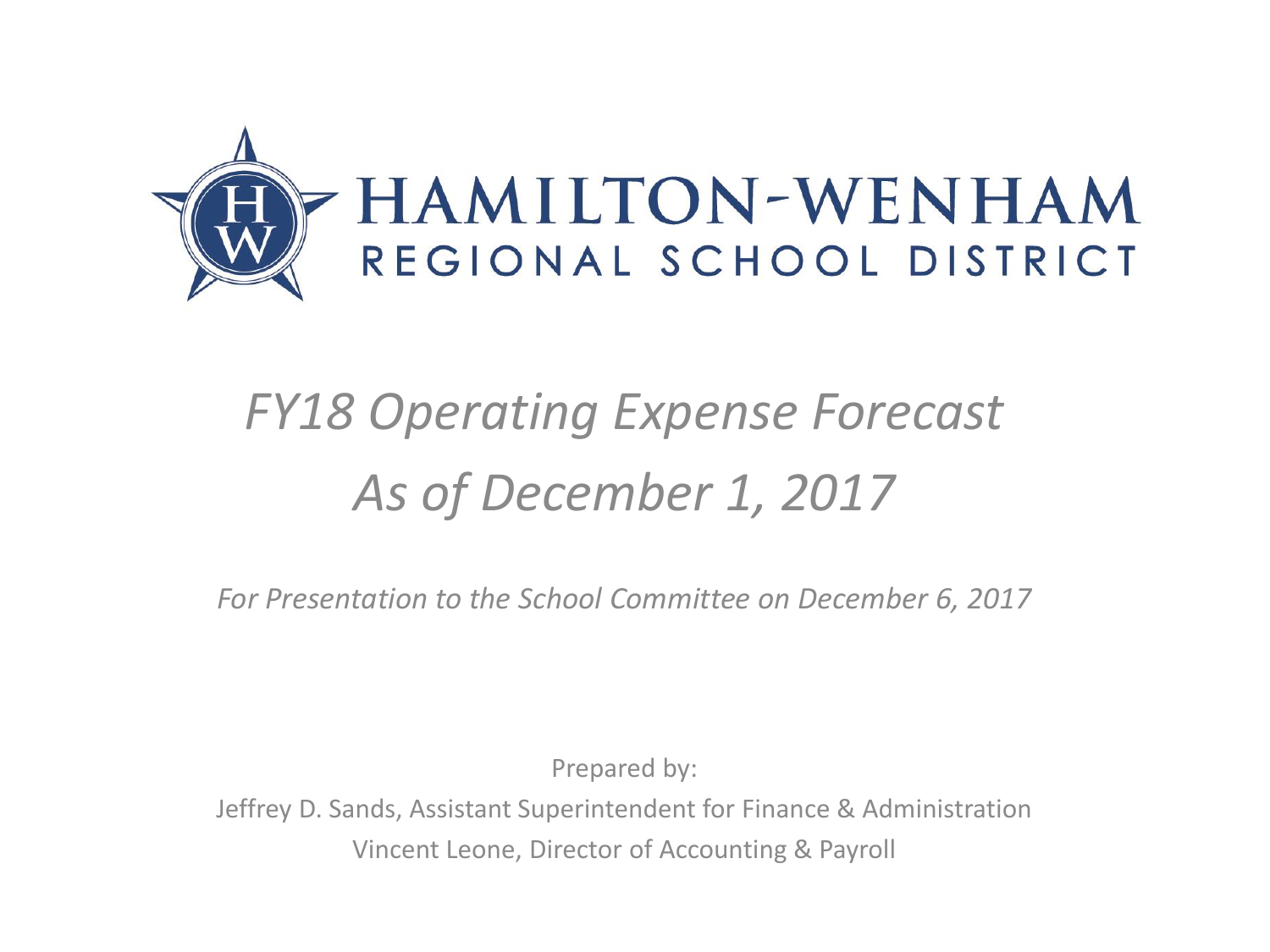

## FY18 Operating Expense Forecast (after Offsets) Overview & *Key Assumptions*

- **Salary Costs** 
	- Incorporates Actual Costs through 11/27/17 plus all known encumbrances.
	- Includes forecasted values for all Costs not automatically encumbered through June 30, 2018 including; long term substitutes, daily substitutes, overtime, etc.
- Operating Costs
	- Incorporates Actual Costs through 11/27/17 plus all known encumbrances.
	- Includes forecasted values for all Costs not automatically encumbered through June 30, 2018 including; school discretionary spending; transportation, out-of district tuition, maintenance, technology, etc.

With only 31% of the School Year complete, we are currently Forecasting to end the year \$2,000 or 0.007% favorable to Budget.

With the majority of the year still ahead of us, it is very likely that the Forecast will change over the course of the next 7 months.